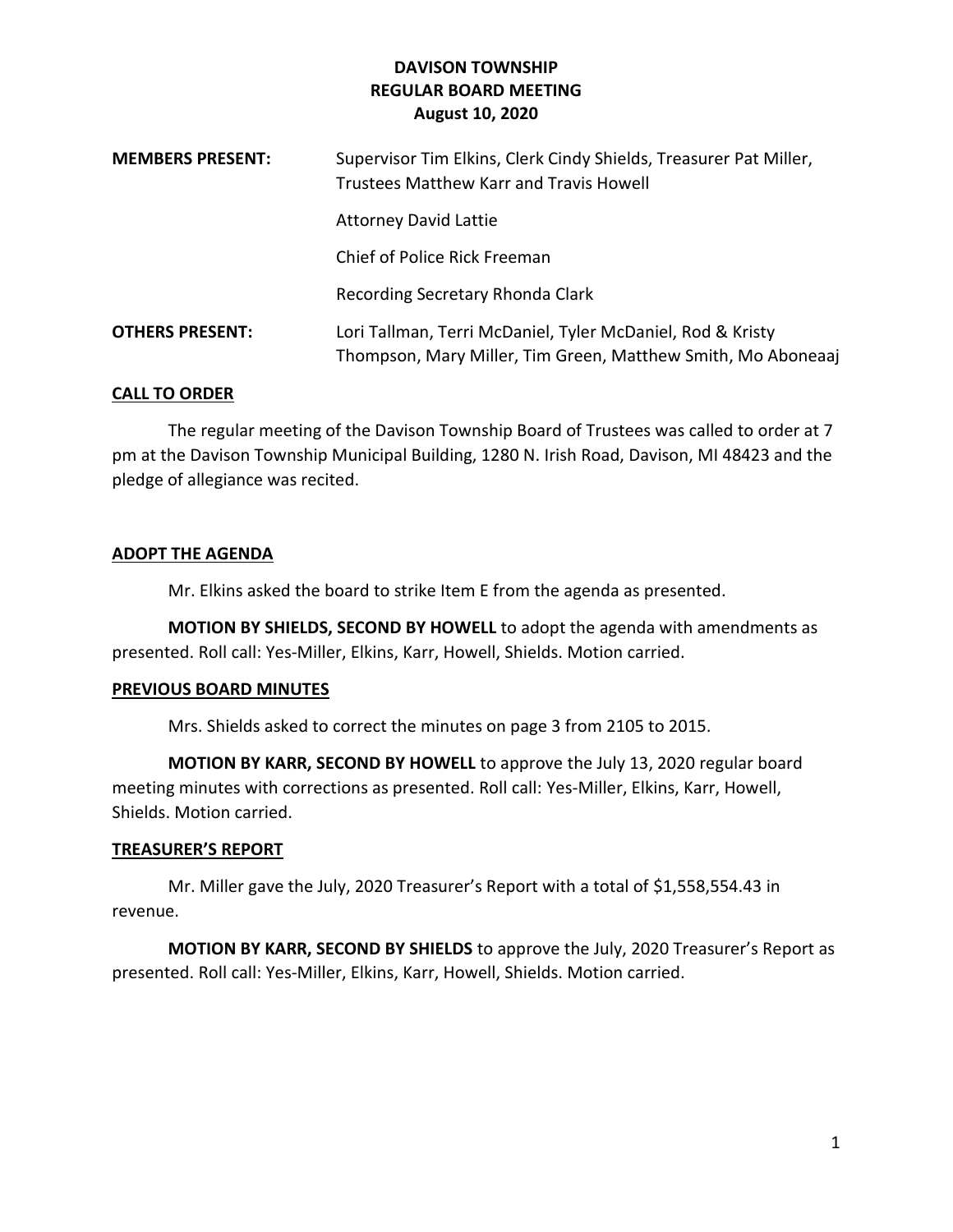#### **BOARD EXPENDITURES**

Mr. Elkins gave the expenditure report for July  $8<sup>th</sup>$  thru August 4, 2020 in the amount of \$2,166,281.48.

**MOTION BY KARR, SECOND BY MILLER** to approve the July 8<sup>th</sup> thru August 4, 2020 expenditures as presented. Roll call: Miller, Shields, Elkins, Karr, Howell. Motion carried.

## **PUBLIC COMMENT**

The public comment period was opened at 7:04 pm.

Terri McDaniel- 7199 Kalkaska Dr. -stated that she received a copy of the draft from her attorney about the ordinance and wanted to know if there would be addressing a residential area, the grower, penalties, and if there was investigation of other ordinances?

Mr. Lattie said he would answer these questions when the item is on the floor.

Tim Green- 8397 Mapleview Dr.- stated that the ordinance that Ms. McDaniel is referring to is Vienna Township. As soon as they came out with Medical Marijuana, they immediately implemented this program and to date they have nobody in Vienna Township that is growing or selling medical marijuana or recreational. Yet right next to it, Thetford Township they are, why because they made it very difficult for them to go in to Vienna Township they have to get interviewed, they have to go through a process, it's a very lengthy process it's been challenged and they actually won on this. I highly recommend that before you approve anything that you make sure that you put together a system that makes it very difficult for them to be able to do this again and go out there to start growing medical marijuana. I just want you guys to consider this please.

Public comment was closed at 7:07 pm.

# **UNFINISHED BUSINESS**

None

## **NEW BUSINESS**

# **Police Department Accreditations**

Chief Freeman stated that the Police Department is looking into Accreditation. The Presidential Executive Orders has mandated accreditation in order to receive federal funding and with budgeting allowance it is now feasible.

## **Resolution 2020-13**

Mrs. Shields explained that due to the large increase in absentee ballots, it is necessary to consider moving Precinct 5 from the township hall. She gave the board a list of pro's and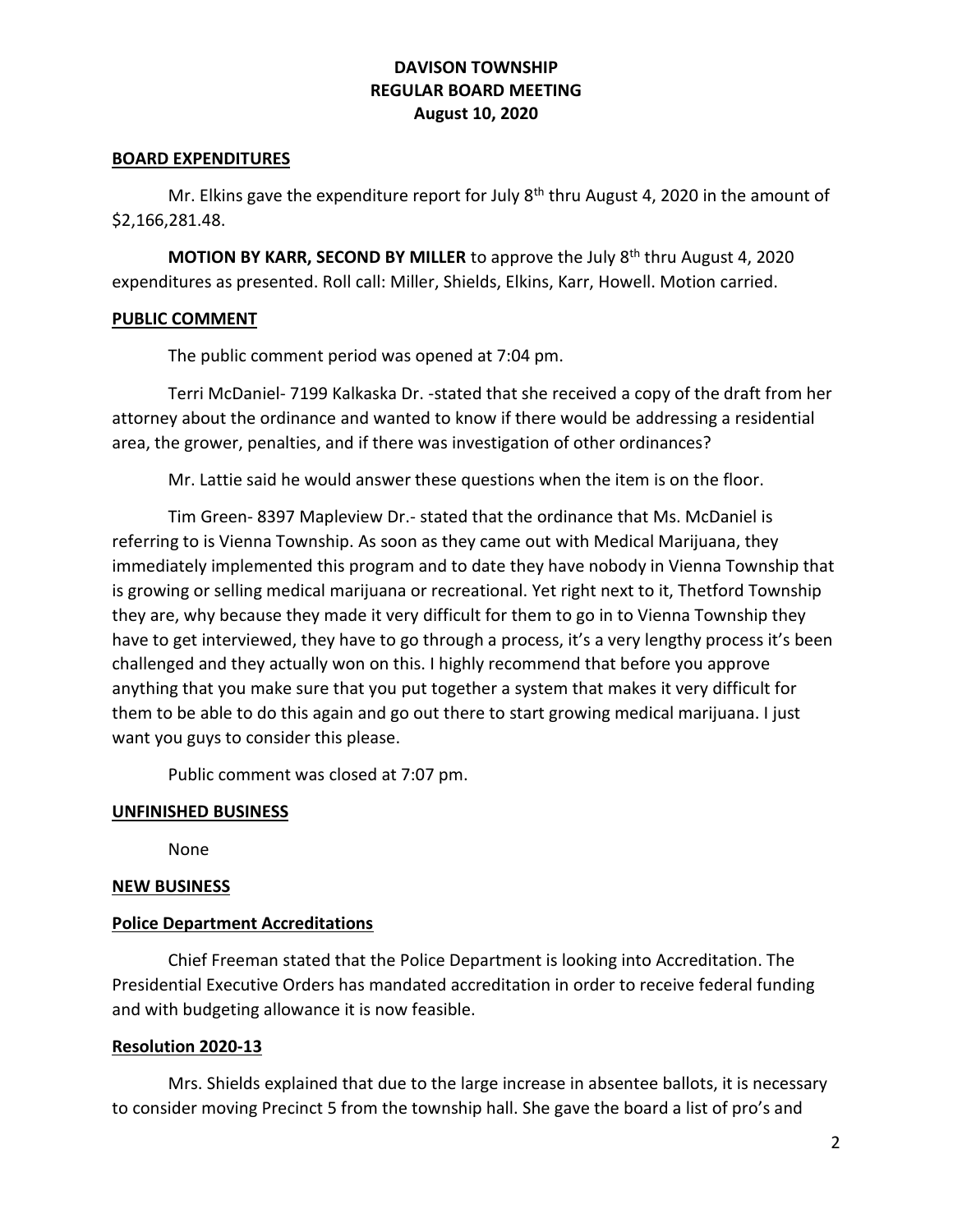con's and recommended Option 1) to move Precinct 5 to Davison Missionary Church, 1481 N. Gale Rd. Either of the option has to have board approval.

Mr. Karr said that at this time he would recommend Option 2) close the offices to the public with access for voting only, staff working in specific areas and the conference room, Supervisors offices, supply room and the election room used for 4 AV Counting Boards.

**MOTION BY SHIELDS, SECOND BY HOWELL** to adopt Resolution 2020-13 to move Precinct 5 polling location as presented in Option 1. Roll call: Yes-Miller, Elkins, Howell, Shields. No-Karr. Motion carried.

## **Medical Marihuana Caregiver Permit Ordinance and Permit Application**

Mr. Lattie said this is a two-step process. He proposed and recommended an ordinance to require medical marihuana caregivers to obtain a permit to operate and to provide penalties for violation of this ordinance. The ordinance defines marihuana, Michigan Medical Marihuana Act, Primary Caregiver, Primary Caregiver Operation, Qualifying Patient, Registry Identification Card, Enclosed Locked Facility, and Outdoor Enclosed Locked Facility. Also, the permit, the requirements for Primary Caregiver Operations, exceptions, violations and penalties, severability, repeal, and the effective date. This is not an effort to prevent anyone to participate in the lawful cultivation or distribution of medical marihuana pursuant to the state statute but it does require additional registration and carries with it a fee, subject to inspections, violation penalties and possible revoking the permit which could potentially shut your operation down.

The second step of this process is the proposed new Section 1741 of the Davison Township Zoning Ordinance No. 16, which will limit the zoning area of growth, to be approved and recommended by the Planning Commission to the Township Board. This should all be done within the next month.

The draft copies will be updated to one-year validation and corrections to the spelling of marihuana before signatures are acquired.

**MOTION BY SHIELDS, SECOND BY HOWELL** to approve Ordinance #101 and Application of Medical Marihuana Caregiver Permit with corrections as presented. Roll call: Yes- Miller, Elkins, Howell, Shields. No-Karr. Motion carried.

**MOTION BY SHIELDS, SECOND BY HOWELL** to adopt Resolution 2020-14 as presented. Roll call: Yes- Miller, Elkins, Karr, Howell, Shields. Motion carried.

## **FUTURE BUSINESS**

None

## **BOARD COMMENTS**